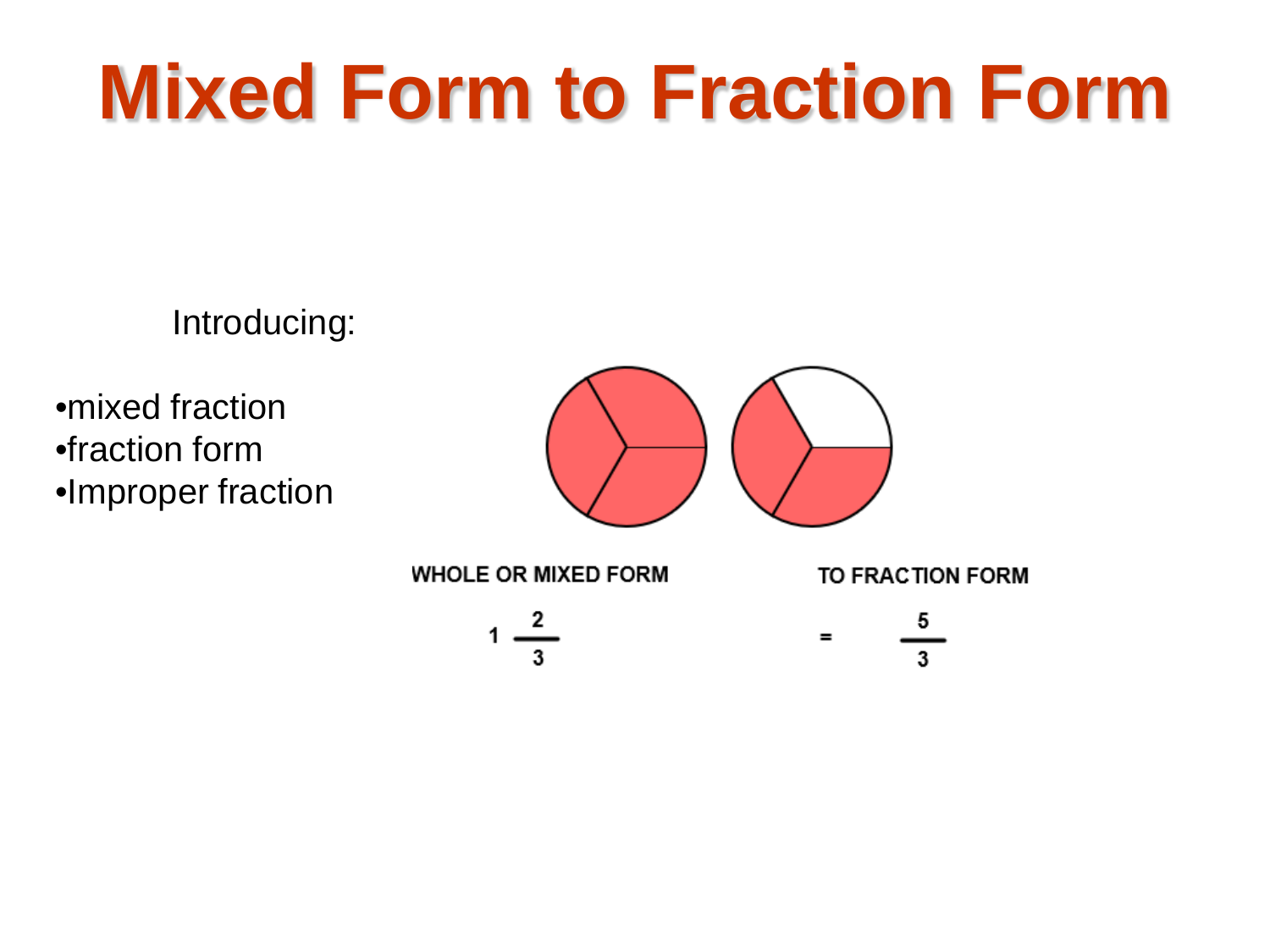

This picture shows the fraction 1  $\frac{2}{3}$ . The complete circle on the left is selected and  $\frac{2}{3}$  of the other circle is selected. A fraction such as 1  $\frac{2}{3}$  that has a whole number part and a fraction part is a *mixed fraction*.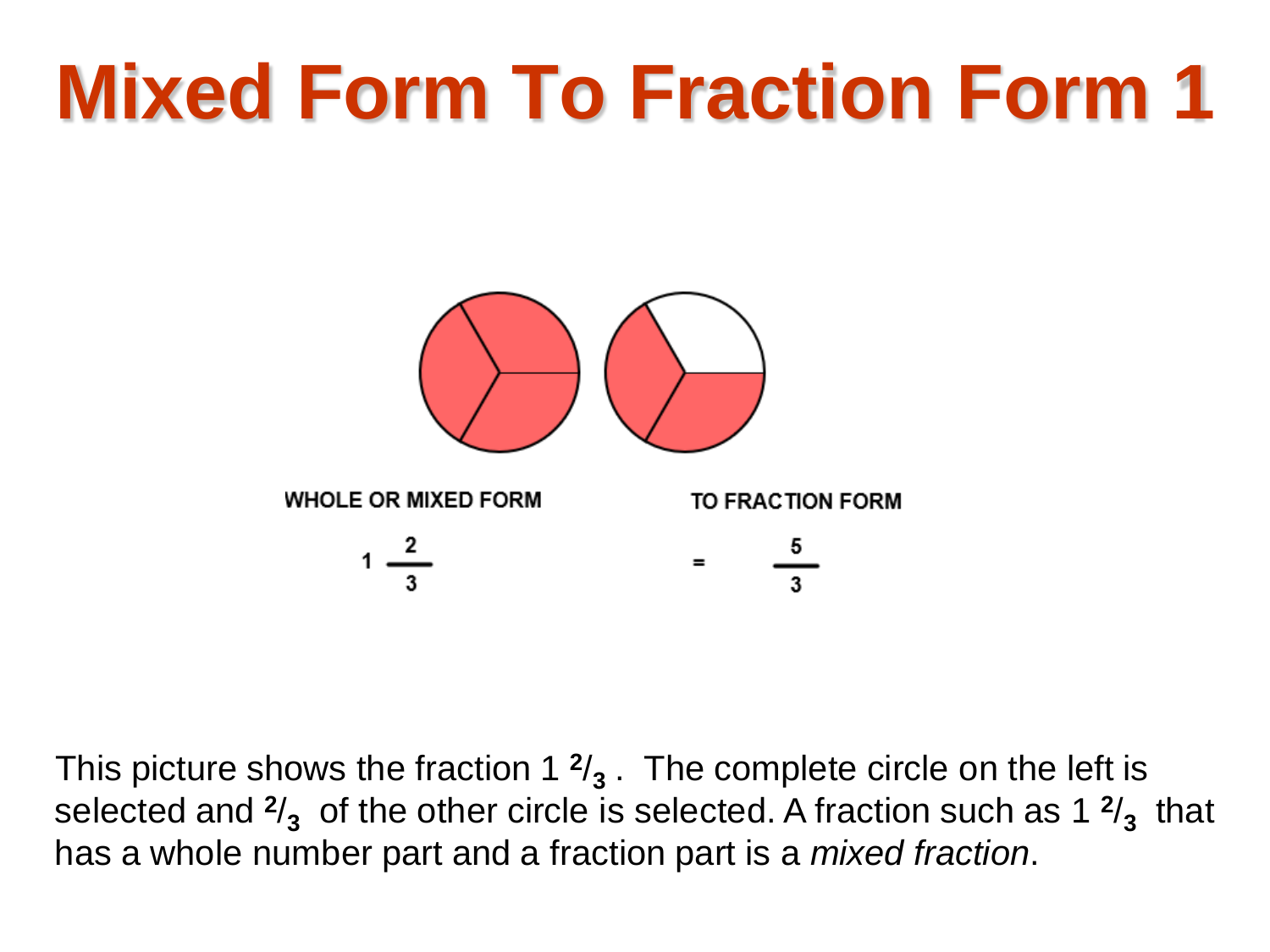

Every whole number or *mixed fraction* can be written in *fraction* (**<sup>a</sup>**/**b**) *form*. You can calculate the *fraction form* for 1 **<sup>2</sup>**/**3** by multiplying the whole number 1 by the denominator 3 and then adding the numerator 2 for a numerator of 5 in the *fraction form*.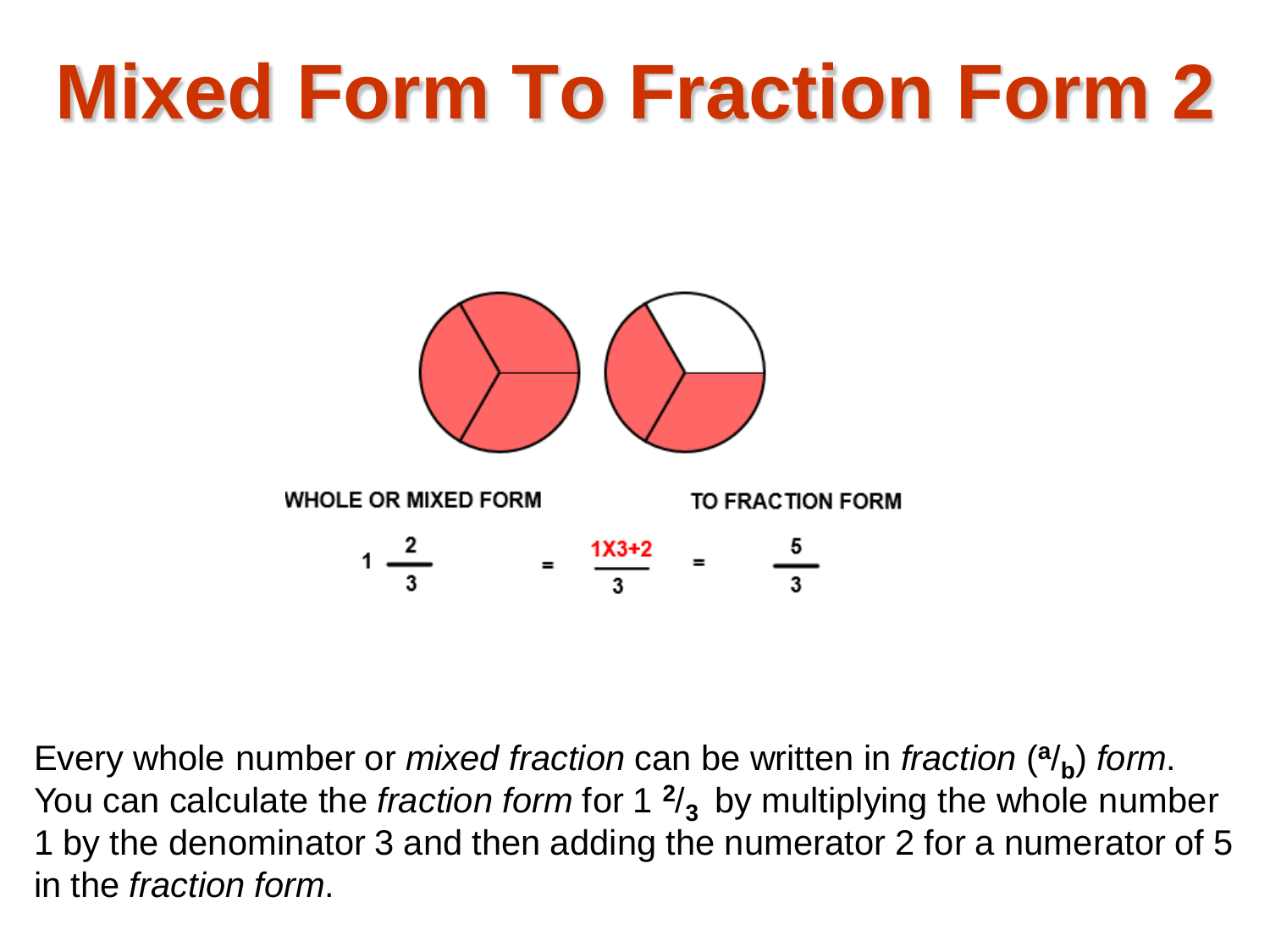

The picture shows that there are 5 one-third units or **<sup>5</sup>**/**3**. Also, you can think of the unit 1 as  $\frac{3}{3}$ . Add  $\frac{3}{3}$  to the partial unit  $\frac{2}{3}$  for the *fraction* form  $\frac{5}{3}$ . This picture shows that  $\frac{12}{3} = \frac{3}{3} + \frac{2}{3} = \frac{5}{3}$ .

Some texts call the fraction form an *improper fraction*. This is misleading because there is nothing improper about **<sup>5</sup>**/**3**.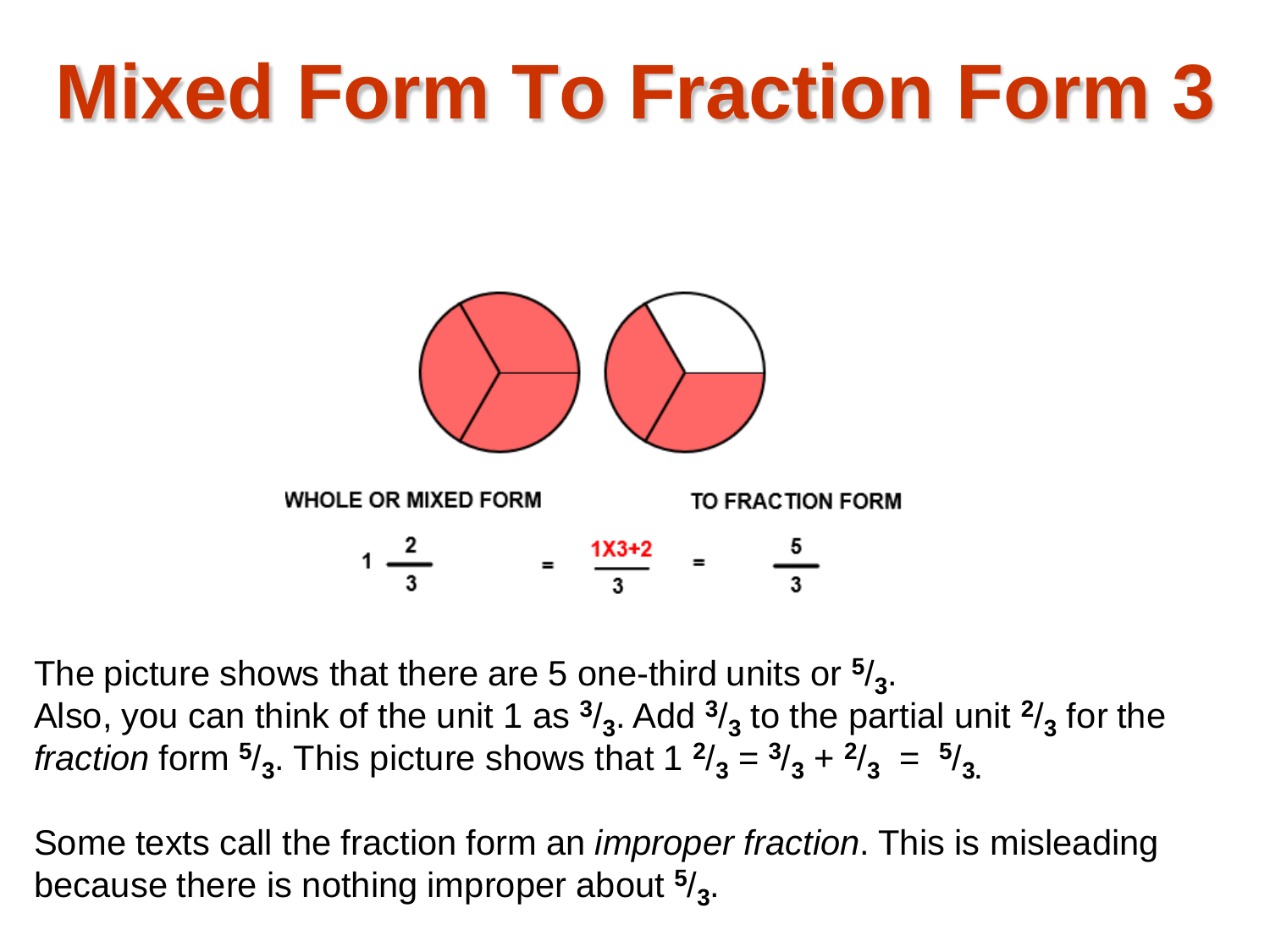

The same amount, 1  $\frac{2}{3}$ , is shown with a number line.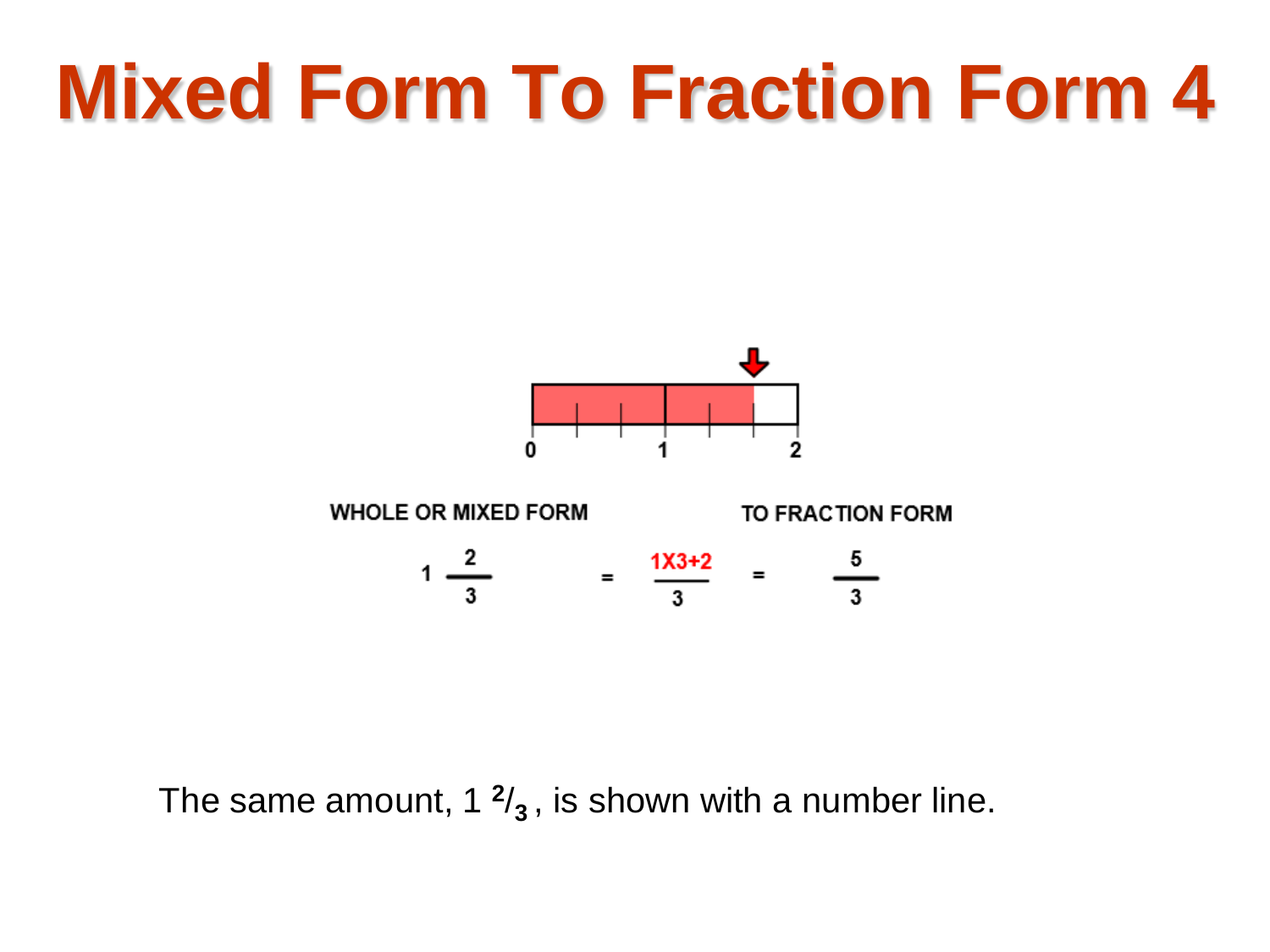

The amount shown at the arrow can be written as 3 **<sup>1</sup>**/**4** or **<sup>13</sup>**/**<sup>4</sup>** . Notice that there are 13 marks from zero to the arrow.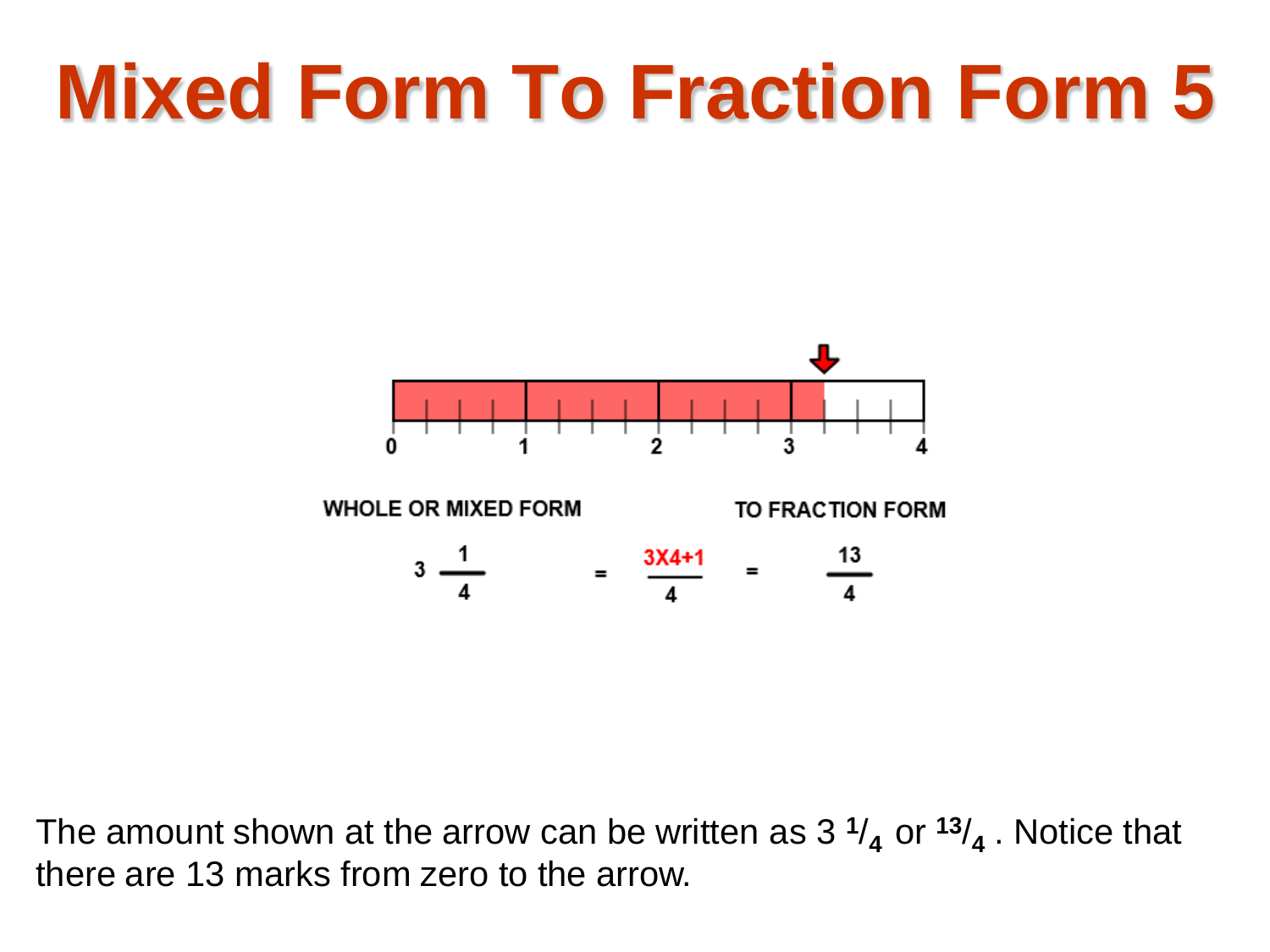

Multiply the whole number 2 by the denominator 8. Then add the numerator 5 for the fraction numerator 21.

This picture shows the *mixed fraction* 2 **<sup>5</sup>**/**8**. If you were to count all the parts that are colored you would have a total of 21 parts, giving the numerator for the fraction **<sup>21</sup>**/**8** .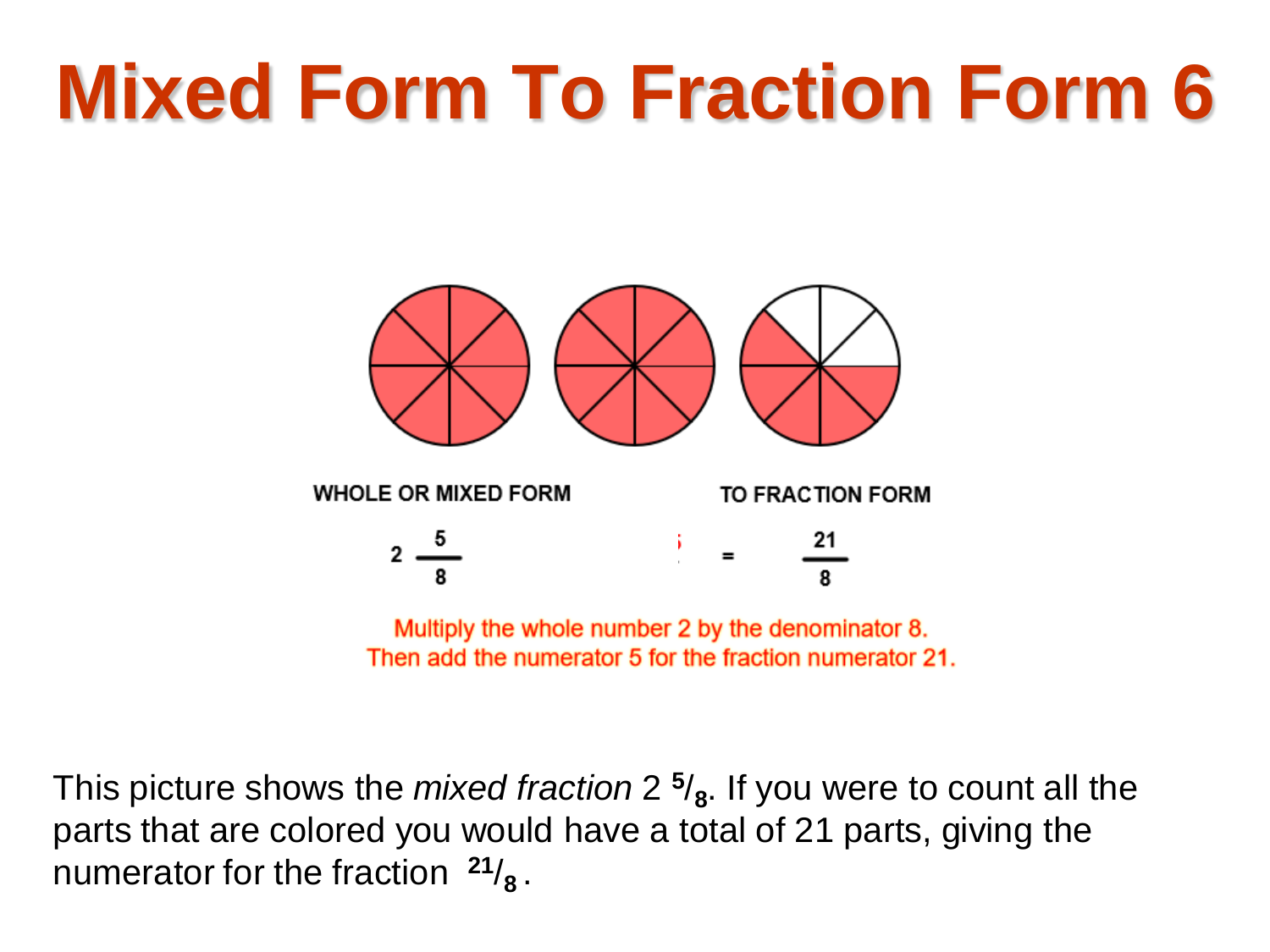

Multiply the whole number 2 by the denominator 8. Then add the numerator 5 for the fraction numerator 21.

Since each unit or circle has 8 parts, each completely colored circle can be written as  $^{8}/_8$ . This gives us  $^{8}/_8$  +  $^{8}/_8$  +  $^{5}/_8$  circles for  $^{21}/_8$  circles.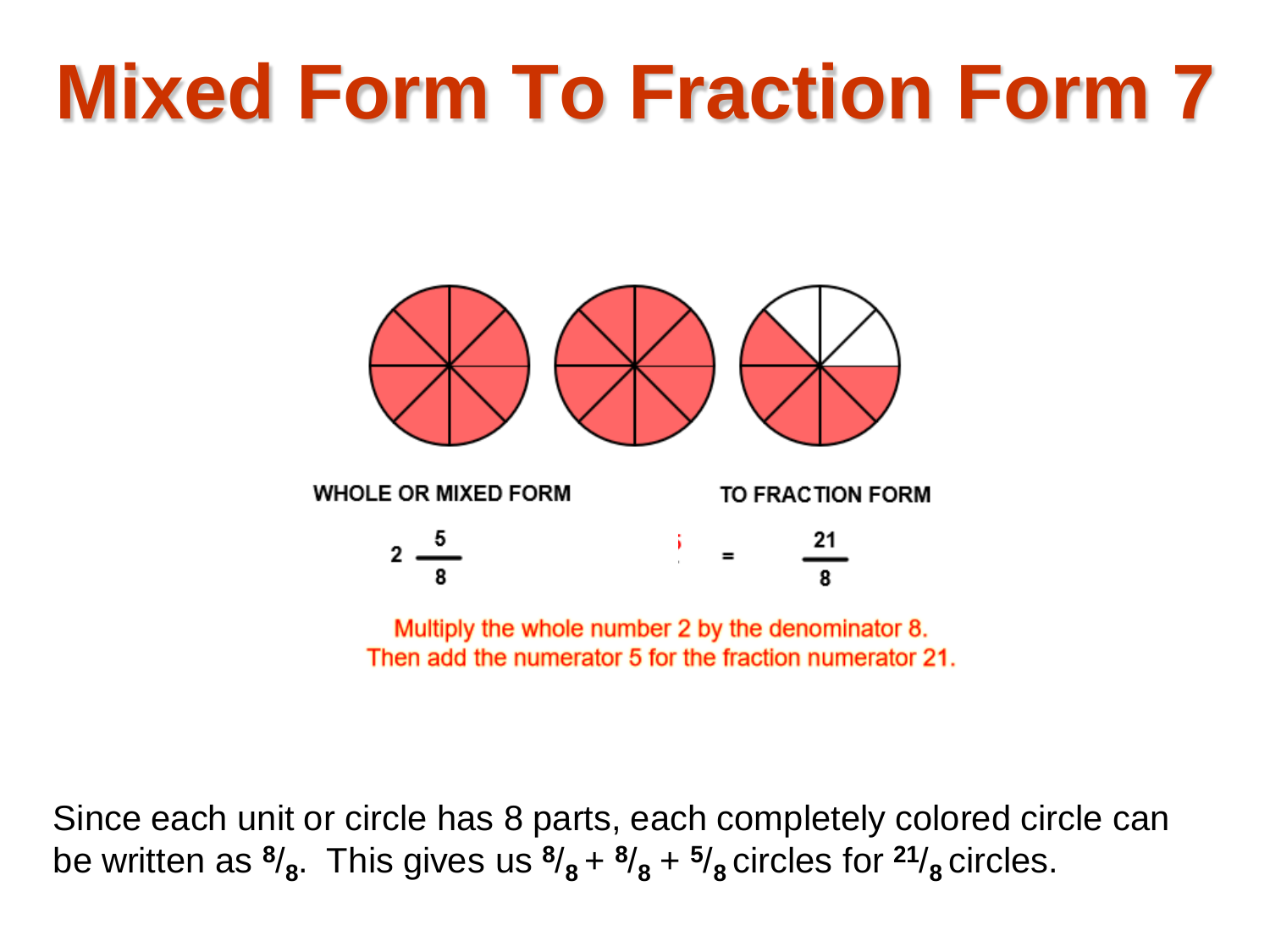

Multiply the whole number 2 by the denominator 8. Then add the numerator 5 for the fraction numerator 21.

Or you can multiply the whole number 2 times the denominator 8 and then add the numerator 5 for a numerator of 21 in the *fraction form*.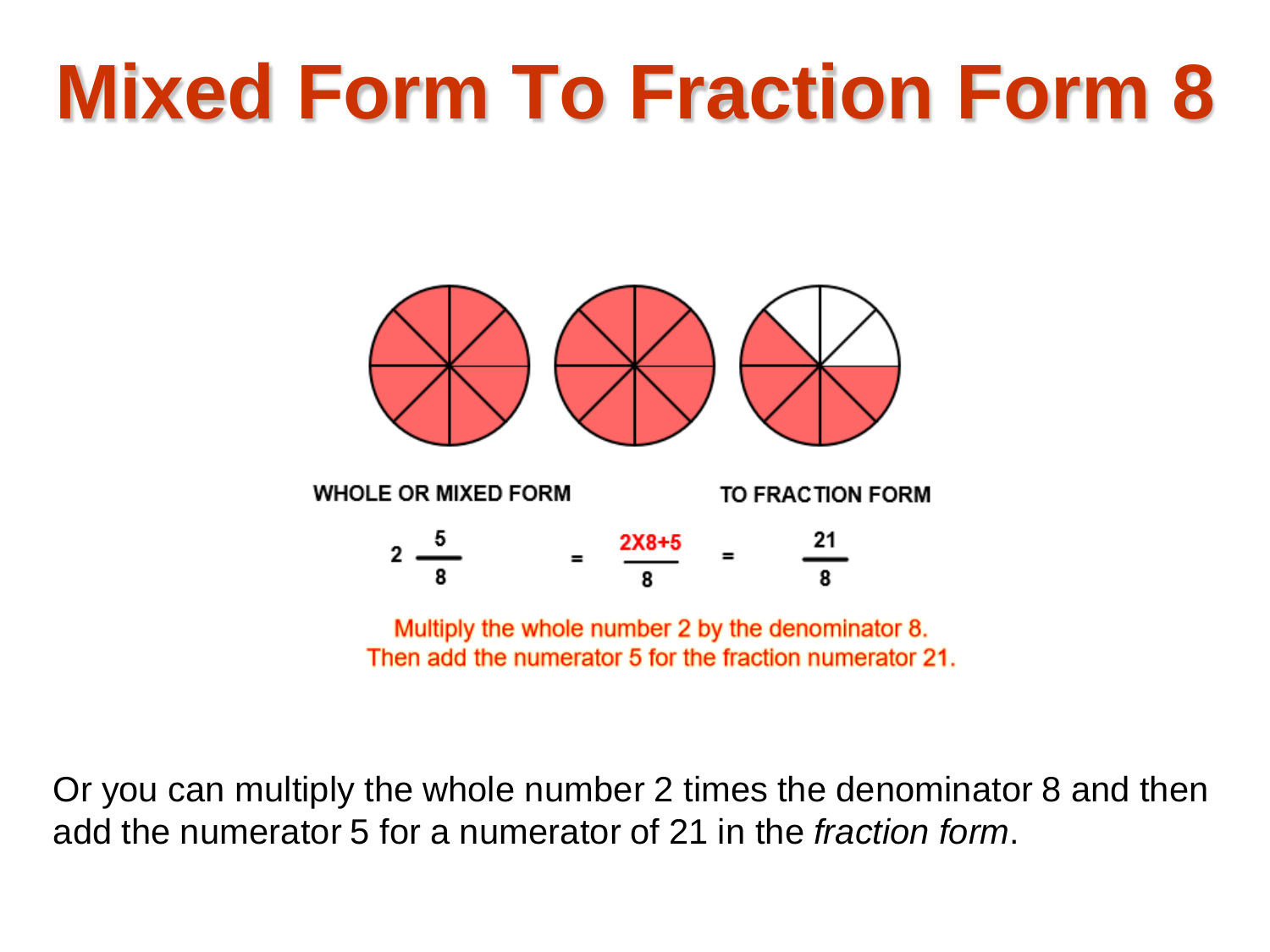

To write the whole number 4 in *fraction form* simply write the whole number 4 over the denominator 1.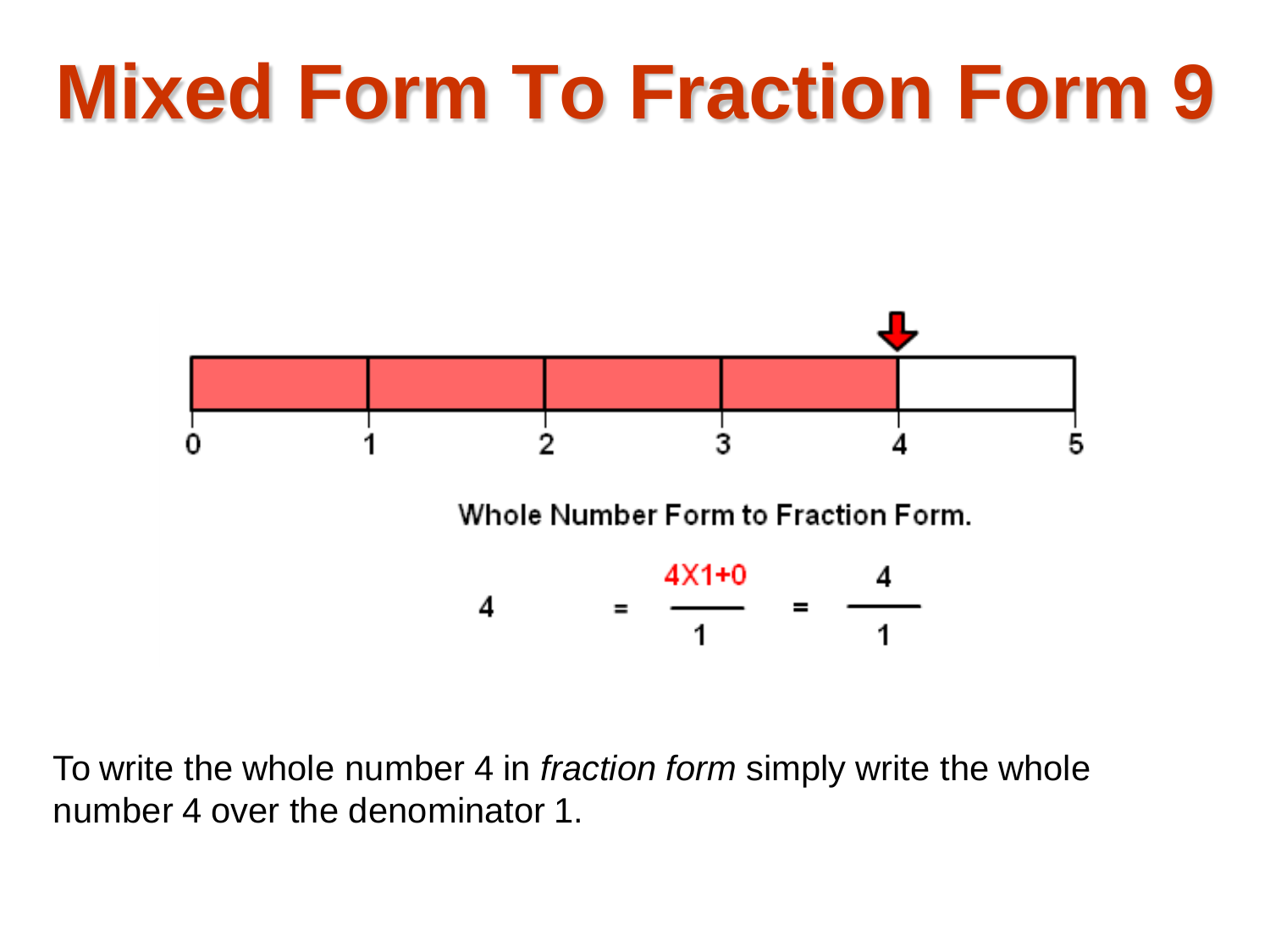$$
3\frac{3}{5} =
$$

What is in 3 **<sup>3</sup>**/**5** fraction form?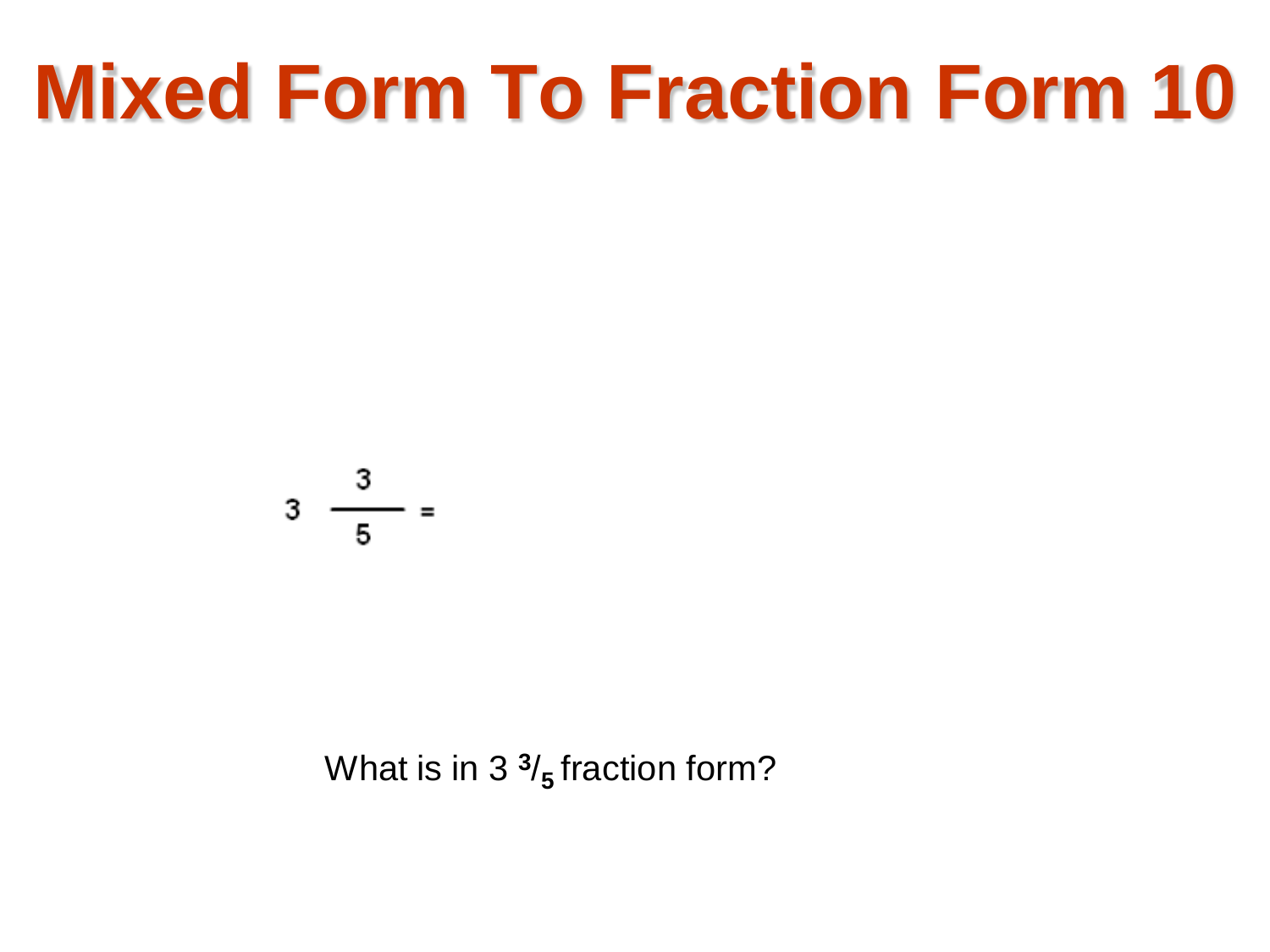

Multiply the whole number 3 by the denominator 5. Then add the numerator 3 for the fraction numerator 18.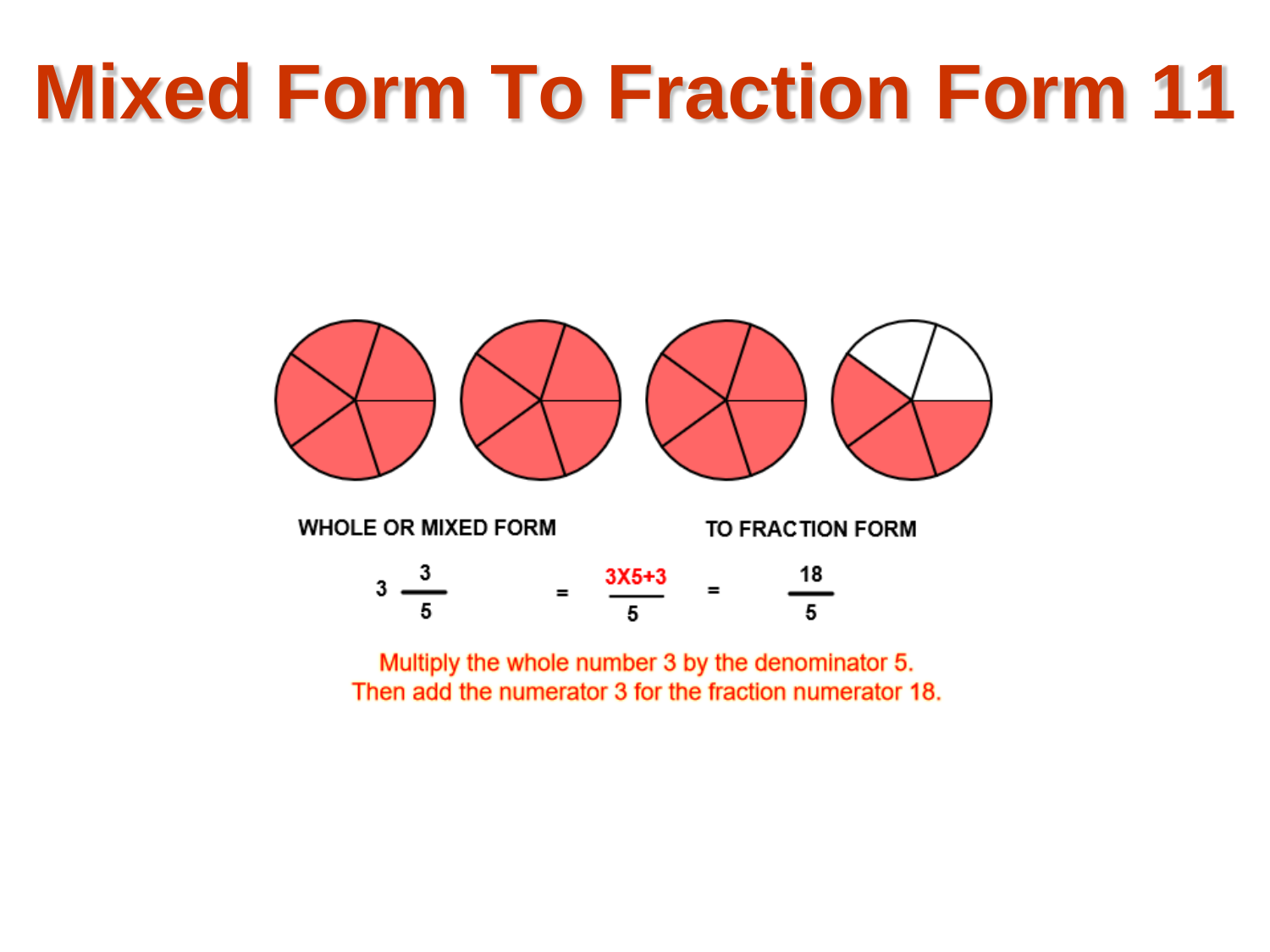What is in 3 fraction form?